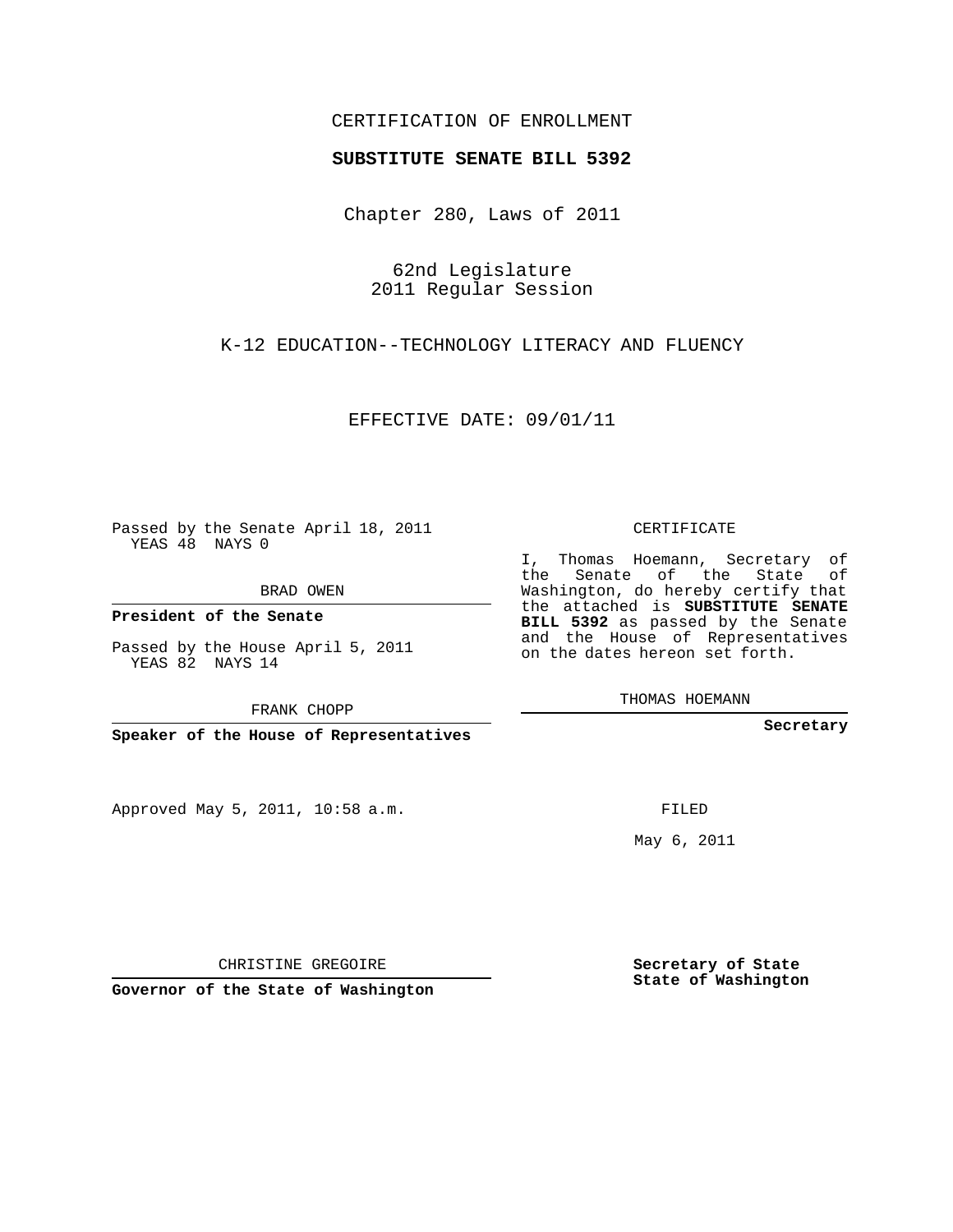## **SUBSTITUTE SENATE BILL 5392** \_\_\_\_\_\_\_\_\_\_\_\_\_\_\_\_\_\_\_\_\_\_\_\_\_\_\_\_\_\_\_\_\_\_\_\_\_\_\_\_\_\_\_\_\_

\_\_\_\_\_\_\_\_\_\_\_\_\_\_\_\_\_\_\_\_\_\_\_\_\_\_\_\_\_\_\_\_\_\_\_\_\_\_\_\_\_\_\_\_\_

AS AMENDED BY THE HOUSE

Passed Legislature - 2011 Regular Session

## **State of Washington 62nd Legislature 2011 Regular Session**

**By** Senate Early Learning & K-12 Education (originally sponsored by Senators McAuliffe, Litzow, Fain, Nelson, Hill, Harper, Eide, Shin, Kohl-Welles, Tom, and Roach)

READ FIRST TIME 02/10/11.

 AN ACT Relating to including technology as an educational core concept and principle; amending RCW 28A.150.210; creating a new section; and providing an effective date.

BE IT ENACTED BY THE LEGISLATURE OF THE STATE OF WASHINGTON:

 NEW SECTION. **Sec. 1.** The legislature finds that technology can be effectively integrated into other K-12 core subjects that students are expected to know and be able to do. Integration of knowledge and skills in technology literacy and fluency into other subjects will engage and motivate students to explore high-demand careers, such as engineering, mathematics, computer science, communication, art, entrepreneurship, and others; fields in which skilled individuals will create the new ideas, new products, and new industries of the future; and fields that demand the collaborative information skills and technological fluency of digital citizenship.

 **Sec. 2.** RCW 28A.150.210 and 2009 c 548 s 103 are each amended to read as follows:

 A basic education is an evolving program of instruction that is intended to provide students with the opportunity to become responsible